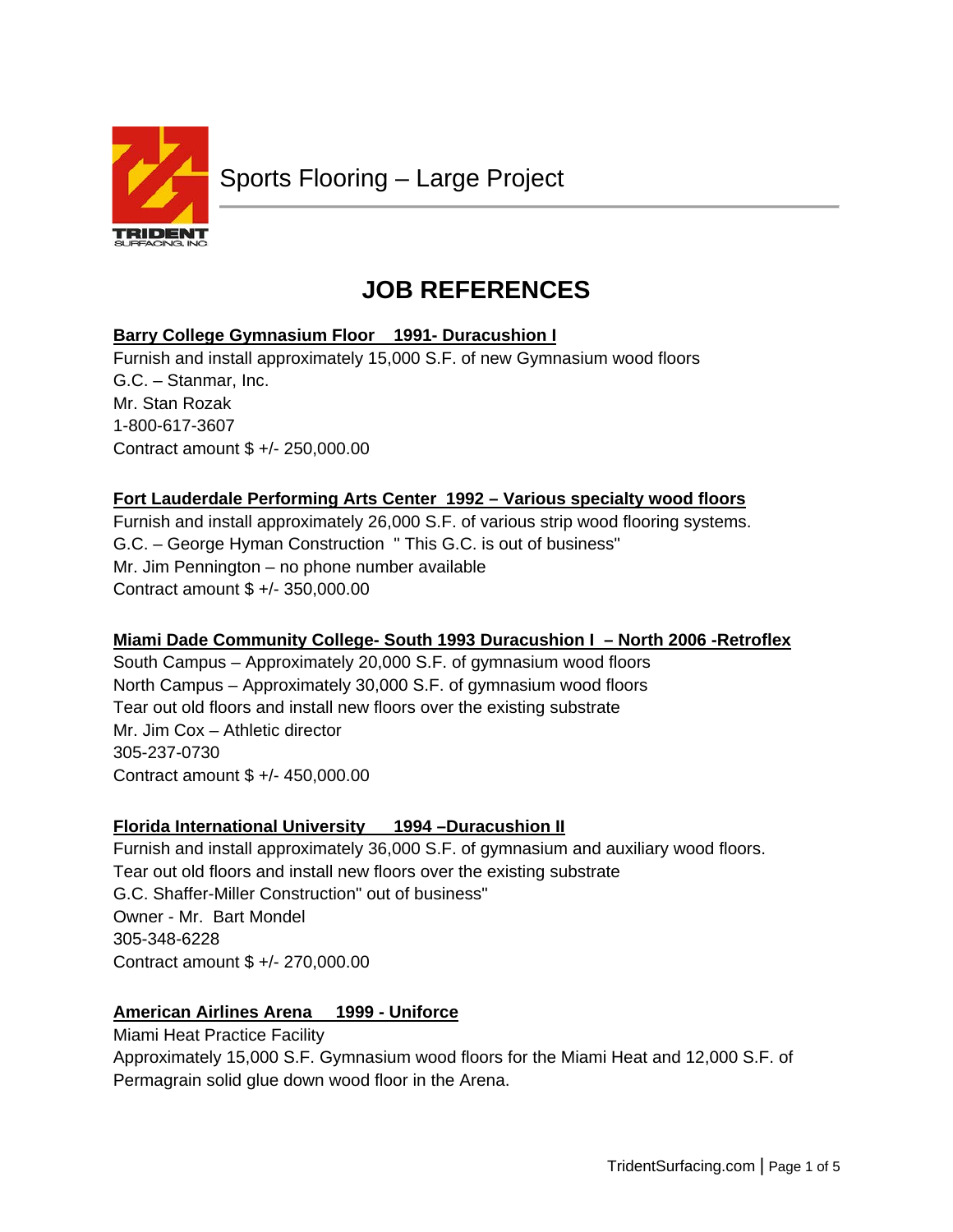G.C. – Odebrecht Construction Mr. Pablo Rodriguez 305-576-5595 Contract amount \$ +/- 395,000.00

#### **Rollins College 2000 – Rezill Channel**

Approximately 25,000 S.F. of Gymnasium floor and auxiliary gymnasium. G.C. – Wharton Smith, Inc. School – Mr. Marty Grozdanich 1-407-646-2167 Mr. Murlin Jones 1-407-321-8410 Contract amount \$ 213,495.00

#### **University of Florida Basketball Facility 2001- UniForce**

Approximately 16,000 S.F. of Gymnasium wood floors. G.C. – P.P.I. Construction School – Mr. Jack Paff 1-352-375-4683 ext 6033 Mr. Mark Brown 1-407-482-4070 Contract amount \$ 148,370.00

## **Florida State Basketball Facility 2002 - UniForce**

Approximately 16,000 S.F. of new Gymnasium wood floors. G.C. Watkins Engineers & Constructors. "out of business" Owner – Mr. Bernie Waxman Assistant A.D. 1-850-644-4502 Contract amount \$ 186,000.00

## **Southeastern College 2003- Neoshok**

Approximately 12,000 S.F. of new Gymnasium Wood Floors G.C. Hennessey Construction Services Mr. Dave Pigot 1-727-821-3223 ext 144 Contract amount \$ 73,000.00

## **Tully Gymnasium at F.S.U. 2003 - UniForce**

Approximately 30,000 S.F. of Gymnasium wood floors in existing building Tear out old floor and install new floor over existing substrate. Owner – Laurie Swiger 1-850-644-2547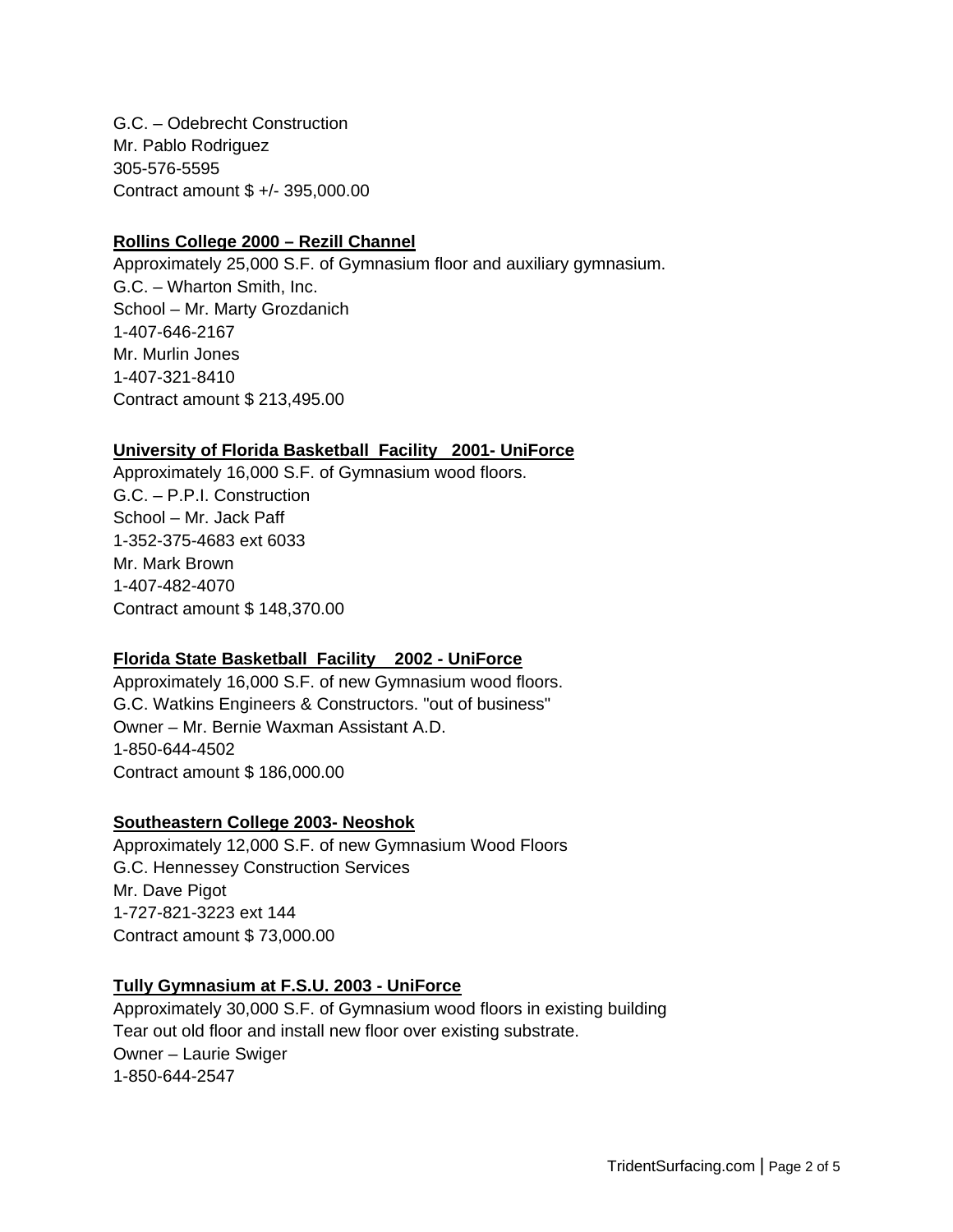Contract amount \$ 304,500.00

## **Florida Atlantic University 2004- Anchor Rezill Sleeper DIN**

Approximately 20,000 S.F. of new Gymnasium Wood Floors G.C. Roepnack Corporation School – Melissa Dawson Asst A.D. Mr. Kirk Conners 1- 561-706-5677 1-954-444-2989 Contract amount \$ 167,585.00

## **University of Miami 2004 - Quicklock**

Approximately 16,000 S.F. Portable Gym Wood Floors University of Miami Mr. Patrick McGrew 305-284-6456 Contract Amount \$ 240,000.00

## **Polk Community College 2005 – S-Channel**

Approximately 13,000 S.F. of new Gymnasium Wood Floors Polk Community College Mr. Keith Smith 1-863-557-0630 Contract amount \$ 122,950.00

#### **University of West Florida 2005 - Neoshok**

Approximately 35,000 S.F. of new Gymnasium wood floors Morette & Co. Mr. Mark Olivera 1-850-432-4084 Contract Amount \$ 350,000.00

#### **Northwood University 2005 -**

Approximately 15,000 S.F. of new Gymnasium Wood Floors The Weitz Company Mr. Chuck Congdon 1-561-686-5511 Contract Amount \$ 125,000.00

## **Webber University 2005 – Duracushion II**

1201 N. Scenic Highway Lake Wales, Florida Hammer Construction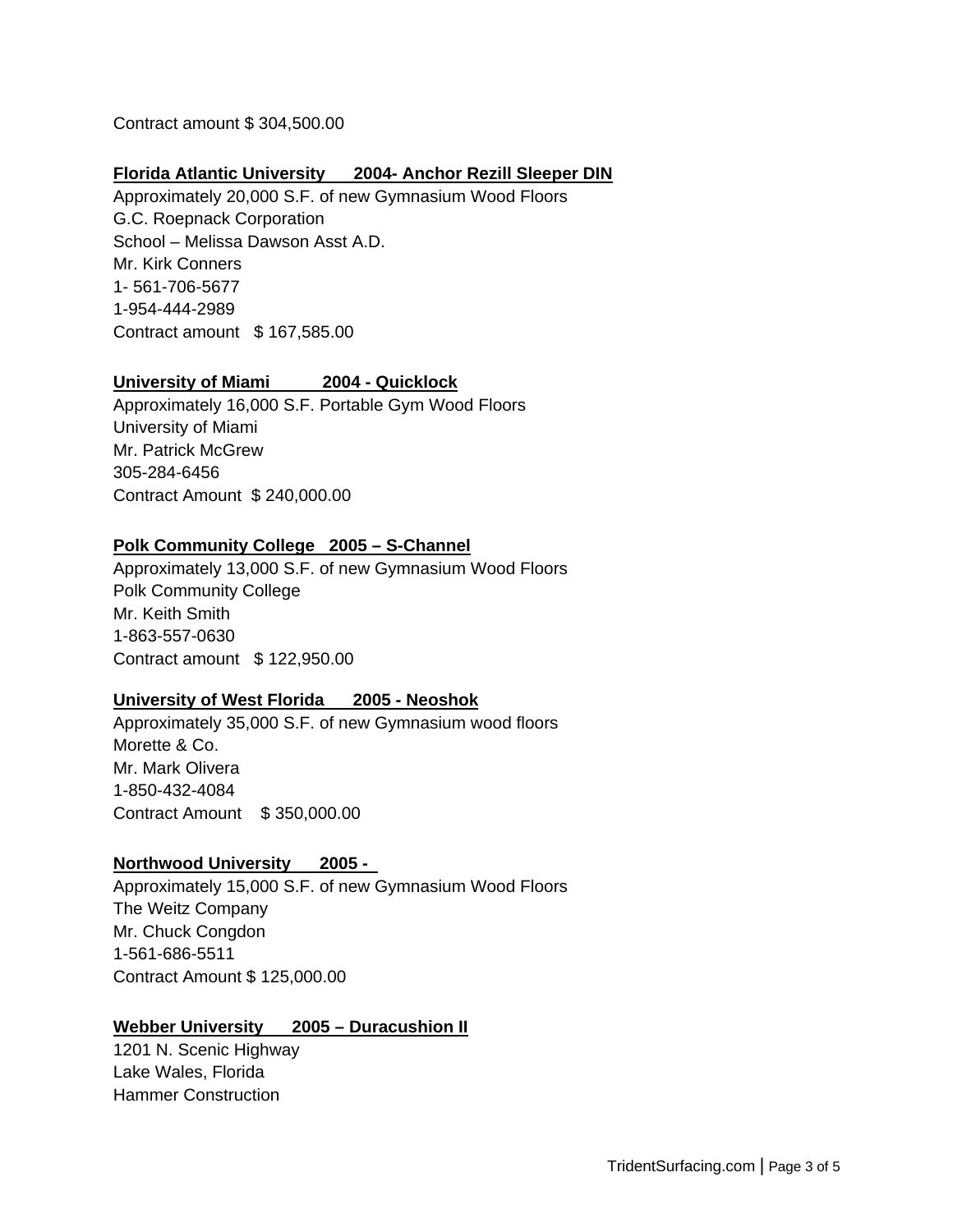Mr. Les Blanchard 305-635-1330 Contract Amount \$ 65,000.00

#### **Nova University 2006 – Anchor Rezill Sleeper DIN**

Approximately 48,000 S.F. of various Wood Flooring Systems. Moss/Miller J.V. School – Jamie Ahrens 1-954-262-5564 Mr. Kirk Noble 1-954-473-6681 Contract Amount \$ 575,000.00

## **Carnival Performing Arts Center 2006 -**

Approximately 80,000 S.F. of various wood flooring systems PAC Joint Venture Mr. Jesus Vazquez 305-576-5595 Contract Amount \$ 1,500,000.00

#### **F.A.M.U. Teaching Gymnasium 2008 – Rezill Panel**

Approximately 31,000 S.F. of Gymnasium Wood Floors Turner Construction Mr. Dave Glusko 850-425-5700 Contract Amount \$ 250,000.00

#### **St. Thomas University 2009 - Focus**

Approximately 22,000 S.F. of Gymnasium Wood Floors Mr. Juan Zamora A.D. 305-628-6593 Contract Amount \$ 190,000.00

#### **U.S. Southern Command 2009 – Duracushion I**

Approximately 25,000 S.F. of various Gymnasium wood floors Hensel Phelps Construction Mr. Mike Strenth 305-482-0182 Contract Amount \$ 205,000.00

## **Tyndall Air Force Base 2009 – Duracushion II**

Approximately 17,000 S.F. of gymnasium Wood Floors Carothers Construction Inc